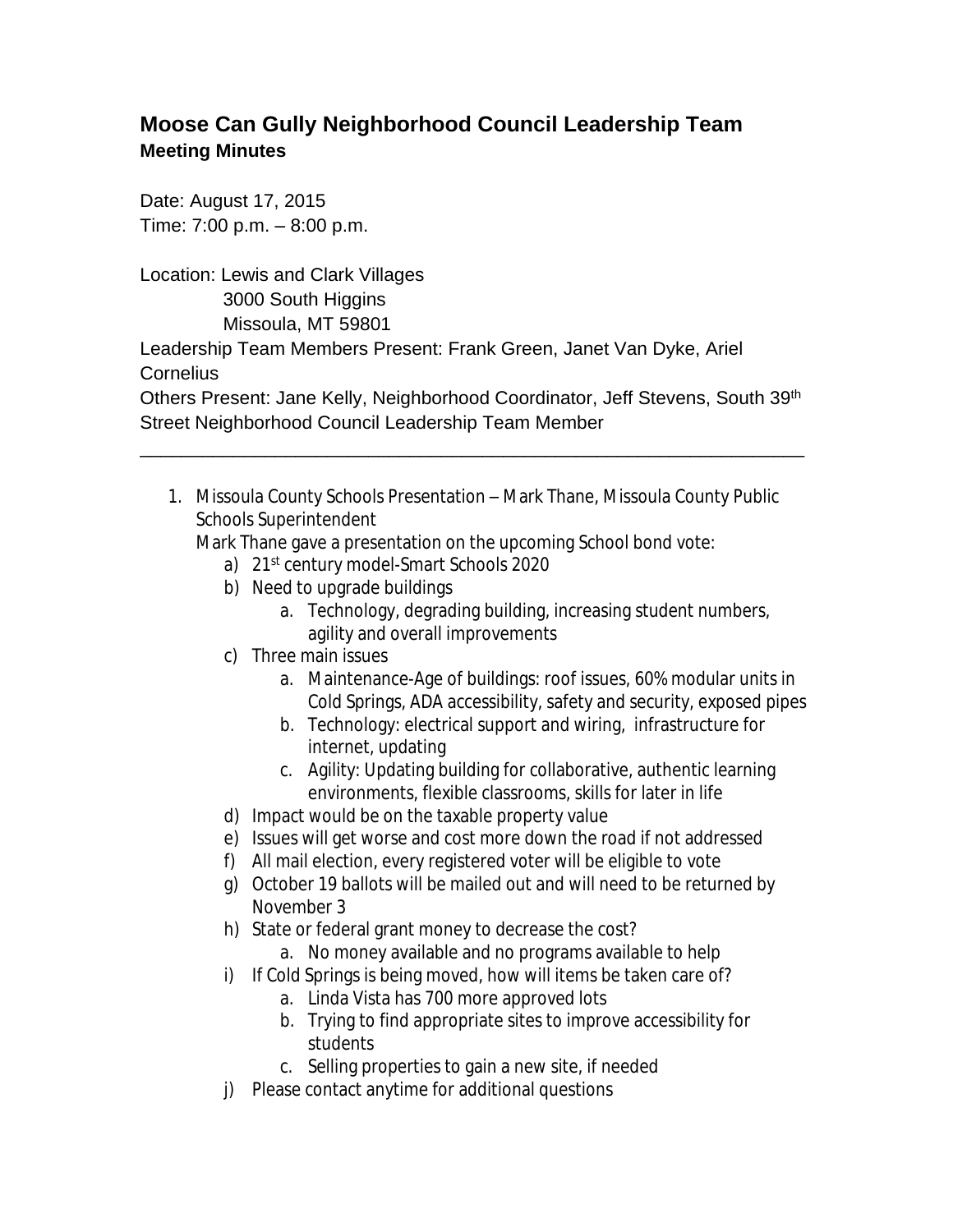- 2. Presentation on Trails Jeff Stevens for the 39<sup>th</sup> street Neighborhood Jeff Stevens gave a presentation on trails:
	- a. Been working on the train systems since 2000
	- b. Develop and improve systems over the years
	- c. Approximately 10 to 20 trails in the Moose Can Gully Area
	- d. Marked 80 to 90 trail posts throughout Missoula
	- e. Connect Moose Can Gully with animal underpass and through and past Chief Charlo through Rimel Road and easement
	- f. Will be trying to get grant funding for Fish Wildlife and Parks to create new trail
		- i. Trail will also need signs
	- g. City and the School district will need to negotiate for ease of easement
		- i. Will increase accessibility for students to get to school
	- h. When was the easement to Rimel Road?
		- i. When the conservation was established, about 5 years ago
	- i. John Rimel is a good contact for connections
	- j. Parks department would be good to help design trail
	- k. Any concerns with fire issues?
		- i. Always concerned about fire issues; thinning
	- l. Once tunnel is completed, applying for grant and creating a trail
- 3. Ward 4, Candidate Forum
	- a. Ward 3 and 4 will be having a candidate forum on October 1st
	- b. Southgate Triangle Area would like to combine Ward 4, 5, and 6
	- c. More candidates going to less places and get a larger turnout
	- d. Pending Dates:
		- i. October 5, 6, or  $7<sup>th</sup>$
		- ii. Send out a google poll to see what dates work better for everyone
	- e. Advertising?
		- i. Newspapers, digest, postcards, newsletters
		- ii. Signs out for the neighborhood
		- iii. Maybe postcards
		- iv. Need to see how much it will cost to send out postcards
	- f. Location?
		- i. Chief Charlo, Meadow Hill, Big Sky
- 4. Community Forum Report Jane Kelly, Neighborhood Coordinator
	- a. Two presentations
		- i. 2016-roundabout at Orange
		- ii. 2017-double roundabout on Van Buren
	- b. 4 small grants were approved
		- i. Signs for trails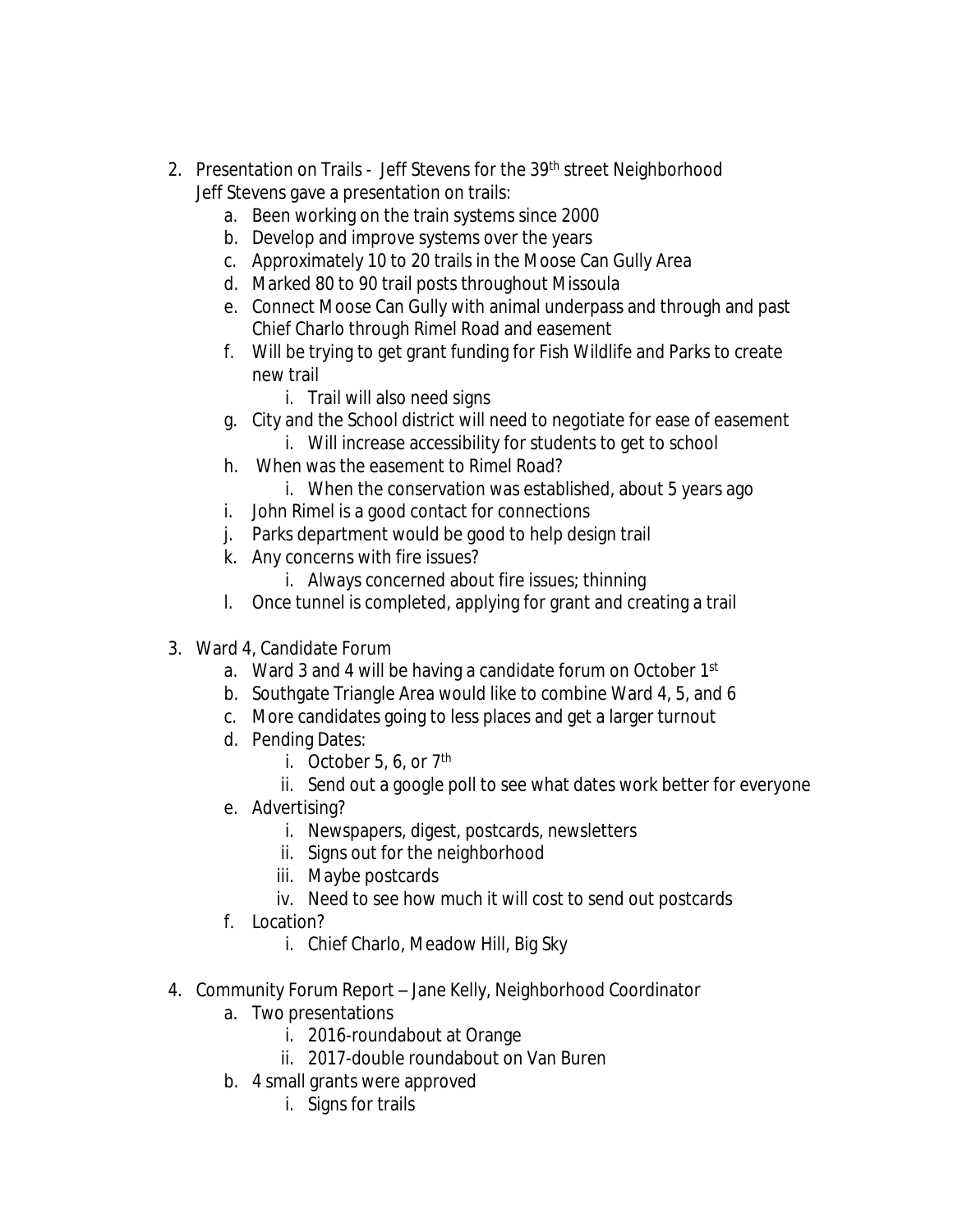- ii. Solar panels for schools
- iii. Electrical failure for fixing box next to fire station
- 5. Office of Neighborhoods Report Jane Kelly, Neighborhood Coordinator
	- a.  $15<sup>th</sup>$  of September, help with filling out and applying for grants
	- b. How to write the grant and what they are looking for
	- c. Grants are due October 6th
	- d. Grant levels are at \$3000 for large grants and \$500 for small grants
	- e. Mountain Line master plan will be re-evaluation for stops
- 6. Osprey Night Ariel
	- a. Will be attending
	- b. Currently have 10+ people attending
- 7. Skyview Park Update
	- a. Tried to contact Parks and Rec.
	- b. Donna Gaukler
	- c. Will email information about park
	- d. If other questions, email
- 8. Getting Solar Street lights for Hillview Way Marilyn Ryan & Frank Green Frank Green gave an update on getting solar street lights on Hillview Way:
	- a. With structure, traditional lights are in the budget
	- b. Lights are the first items to be cut
	- c. No grants available for lights
	- d. Another round of grants is not available until 2017
	- e. Contact with Cindy
		- i. Hopefully get some grant assistance
		- ii. Have not heard back
	- f. \$50,000; \$2000 per light with a light every hundred meters and intersections
	- g. Official connection with the city; gift lights to city to allow maintenance
	- h. Do not need to gift, neighborhood councils are a part of the city
	- i. Need to work with city engineer
	- j. Contact Northwestern Energy for possible grant
- 9. Look at list of importance for improvements we can do (Below If time allows)
	- a. 1-3 will have full draining; sidewalks will be in place
	- b. 23rd street sidewalk issues; homeowners are responsible
	- c. Will look at items to address issues for next meeting
- 10. New Business